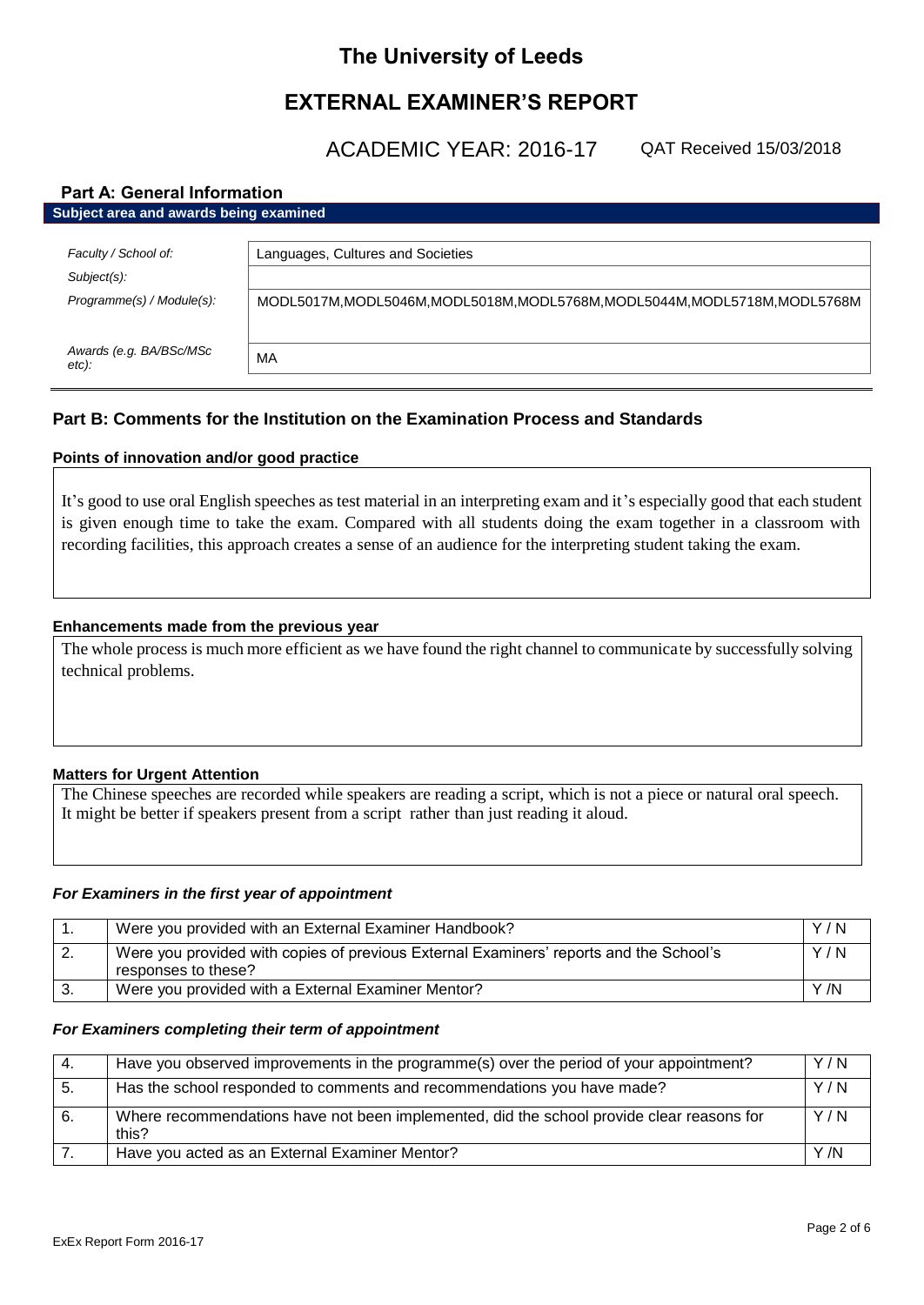*Please comment on your experience of the programme(s) over the period of your appointment, remarking in particular on changes from year to year and the progressive development and enhancement of the learning and teaching provision, on standards achieved, on marking and assessment and the procedures of the School*

#### **Standards**

| 8.                | Is the overall programme structure coherent and appropriate for the level of study?                                                                                                                   | Y              |
|-------------------|-------------------------------------------------------------------------------------------------------------------------------------------------------------------------------------------------------|----------------|
| 9.                | Does the programme structure allow the programme aims and intended learning outcomes to be<br>met?                                                                                                    | Y              |
| 10.               | Are the programme aims and intended learning outcomes commensurate with the level of award?                                                                                                           | Y              |
| $\overline{11}$ . | Did the Aims and ILOs meet the expectations of the national subject benchmark (where relevant)?                                                                                                       | $\overline{Y}$ |
| $\overline{12}$ . | Is the programme(s) comparable with similar programmes at other institutions?                                                                                                                         | $\overline{Y}$ |
|                   | Please use this box to explain your overall impression of the programme structure, design, aims and intended<br>learning outcomes.                                                                    |                |
| 13.               | Is the influence of research on the curriculum and learning and teaching clear?                                                                                                                       | Y/N            |
|                   | Please explain how this is/could be achieved (examples might include: curriculum design informed by current research<br>in the subject; practice informed by research; students undertaking research) |                |
| 14.               | Does the programme form part of an Integrated PhD?                                                                                                                                                    | $\mathsf{N}$   |
|                   | Please comment on the appropriateness of the programme as training for a PhD:                                                                                                                         |                |
| 15.               | Does the programme include clinical practice components?                                                                                                                                              | $\mathsf{N}$   |
|                   | Please comment on the learning and assessment of practice components of the curriculum here:                                                                                                          |                |
| 16.               | Is the programme accredited by a Professional or Statutory Regulatory Body (PSRB)?                                                                                                                    | Y/N            |
|                   | Please comment on the value of, and the programme's ability to meet, PSRB requirements here:                                                                                                          |                |

#### **Assessment and Feedback**

| 17.                                                                                                                                                                                                                                                                                                                                                      | Does the programme design clearly align intended learning outcomes with assessment?                                                |   |
|----------------------------------------------------------------------------------------------------------------------------------------------------------------------------------------------------------------------------------------------------------------------------------------------------------------------------------------------------------|------------------------------------------------------------------------------------------------------------------------------------|---|
| Please comment on the assessment methods and the appropriateness of these to the ILOs, in particular: the design<br>and structure of the assessment methods, and the arrangements for the marking of modules and the classification of awards; the<br>quality of teaching, learning and assessment methods that may be indicated by student performance. |                                                                                                                                    |   |
| 18.                                                                                                                                                                                                                                                                                                                                                      | Is the design and structure of the assessment methods appropriate to the level of award?                                           |   |
| 19.                                                                                                                                                                                                                                                                                                                                                      | Were students given adequate opportunity to demonstrate their achievement of the programme<br>aims and intended learning outcomes? | ∨ |